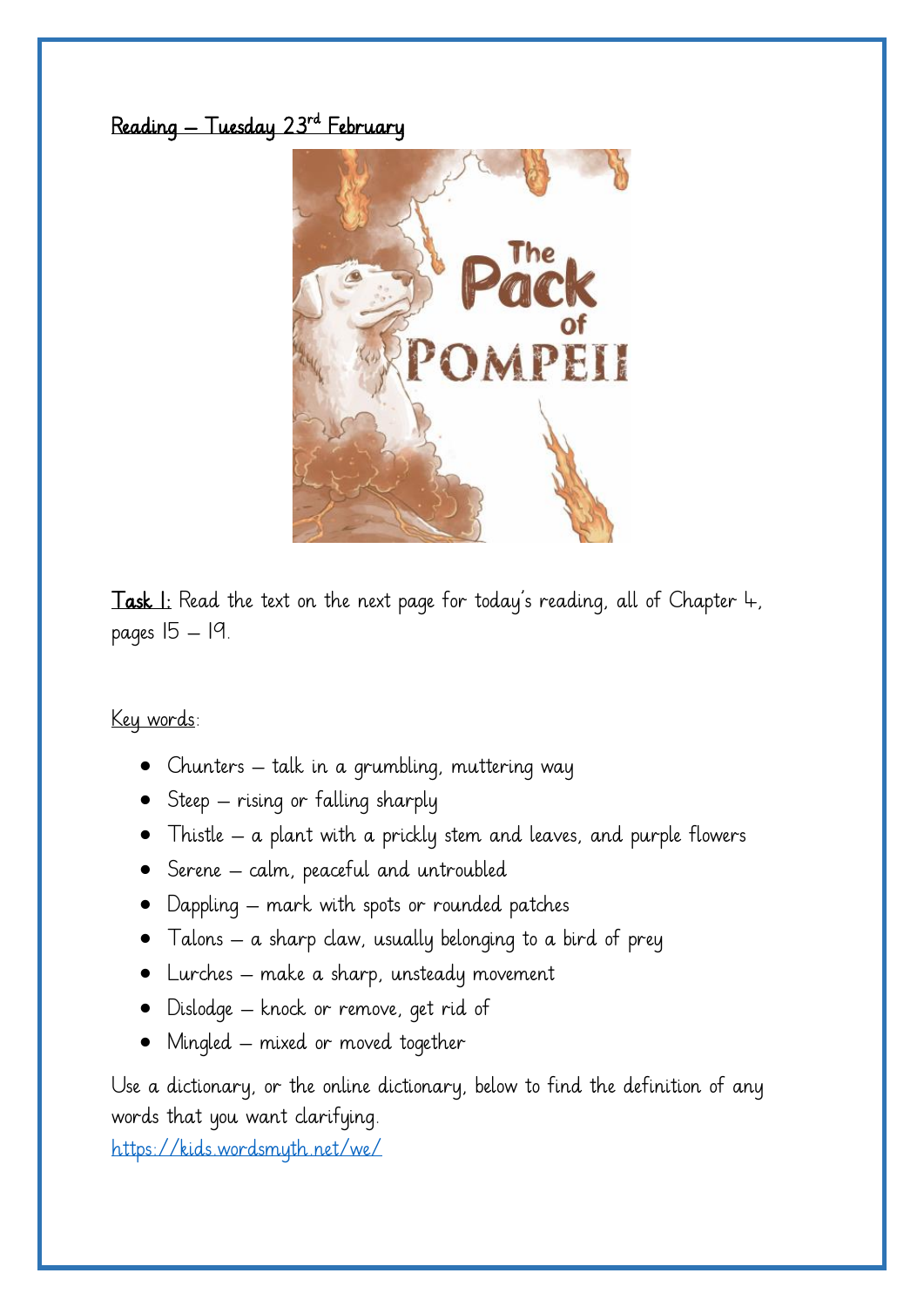# Four

I'm relieved when we all leave the town behind and return to our hillside but, even here, something is not right. The air is thick. The ground moves beneath our paws but at least I can think clearly.

"These goats are almost as stupid as the two-legs," Alba chunters as we count the herd.

Time is running out, but what is waiting for us, I do not know. Small rocks shift and tumble past us; elsewhere, small waves of dirt and dust pour down the steeper slopes. When I glance back towards the city, I fear for the two-legs.

Thankfully, none of our shepherd's goats are missing. I wonder if the wolves have already left to find steady ground. I press the humming earth with my paw then take a long sniff. There's a strange smell - not a nice one. Like when the goats have eaten too many brown thistles.

Alba scratches the ground, too, her paw drawing wobbly lines as the earth shifts underneath her. "I don't like this. The ground is too warm on my feet."

Then, something strange happens – even stranger than the day so far. Large, grey-white flakes begin to fall from the heavens, gentle and serene against the afternoon sky. We don't notice them until one lands right on the end of Claudia's nose.

"Snow!" barks Alba.

"No," I say, sniffing at the dry flakes now dappling her fur. There is something wrong with them - they aren't melting. "This isn't snow."

Before we can investigate further, an unexpected breeze ruffles my fur. When I turn, I find myself nose to beak with Cato, the old eagle.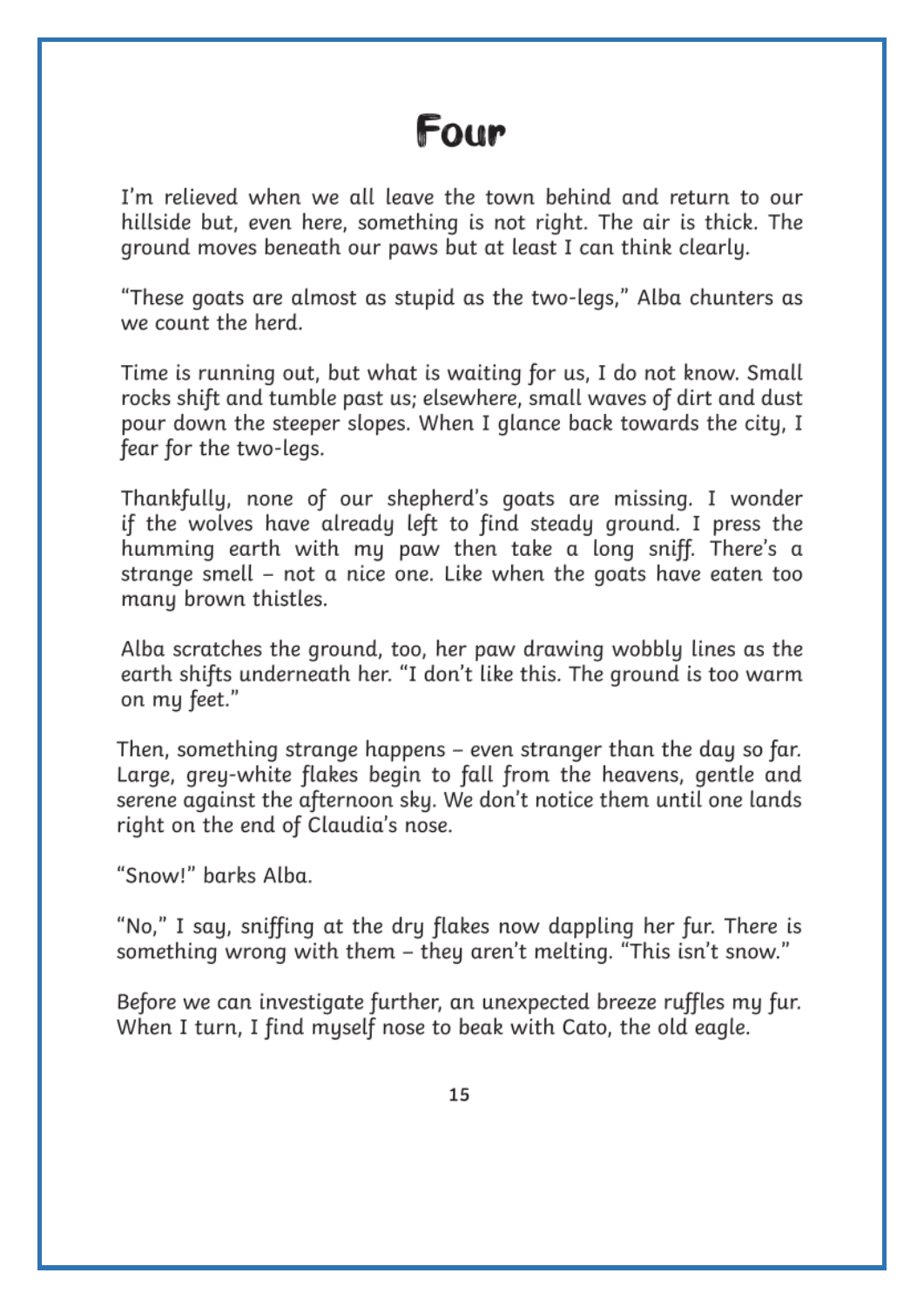### The Pack of Pompeii

"What are you still doing here?" the bird asks. "Don't you know that the rabbits and foxes left before sunrise?"

"What's happening?" I ask. "Why is the ground shaking and so warm?" I flick my tail upwards. "What is this strange snow?"

He shrugs his wings and pecks at the rocks by his long talons. "This is not the first time that the ground has shaken. I was barely out of my egg but I remember the mountain behaving like this almost twenty summers ago."

"The mountain?"

Cato nods. "It shook so hard that many two-legs had to rebuild their stone nests."

Alba snorts. "Their nests have already broken again. It will be a cold winter for them."

"Or no winter," Cato says. He points with his beak up towards the very top of the Gentle Mountain, and we look up. What we see makes Alba gasp and Claudia has to sit down on the warm ground.

A thick column of grey and black rises from the top of the mountain. blocking out part of the sky. It reaches up for miles and the dark clouds spread across the city. Still more white flakes pour down like rain, making it hard to see.

Cato shakes his head sadly. "I am leaving, and if you wish to survive the day, you should do the same."

A low rumble, like early thunder, accompanies my racing thoughts. The ground below us lurches again and we all stare up at our beloved mountain, disbelieving.

"We'll follow you, Cato," says Alba, panting. "You must help us find another mountain – a place where the goats can graze and we can live."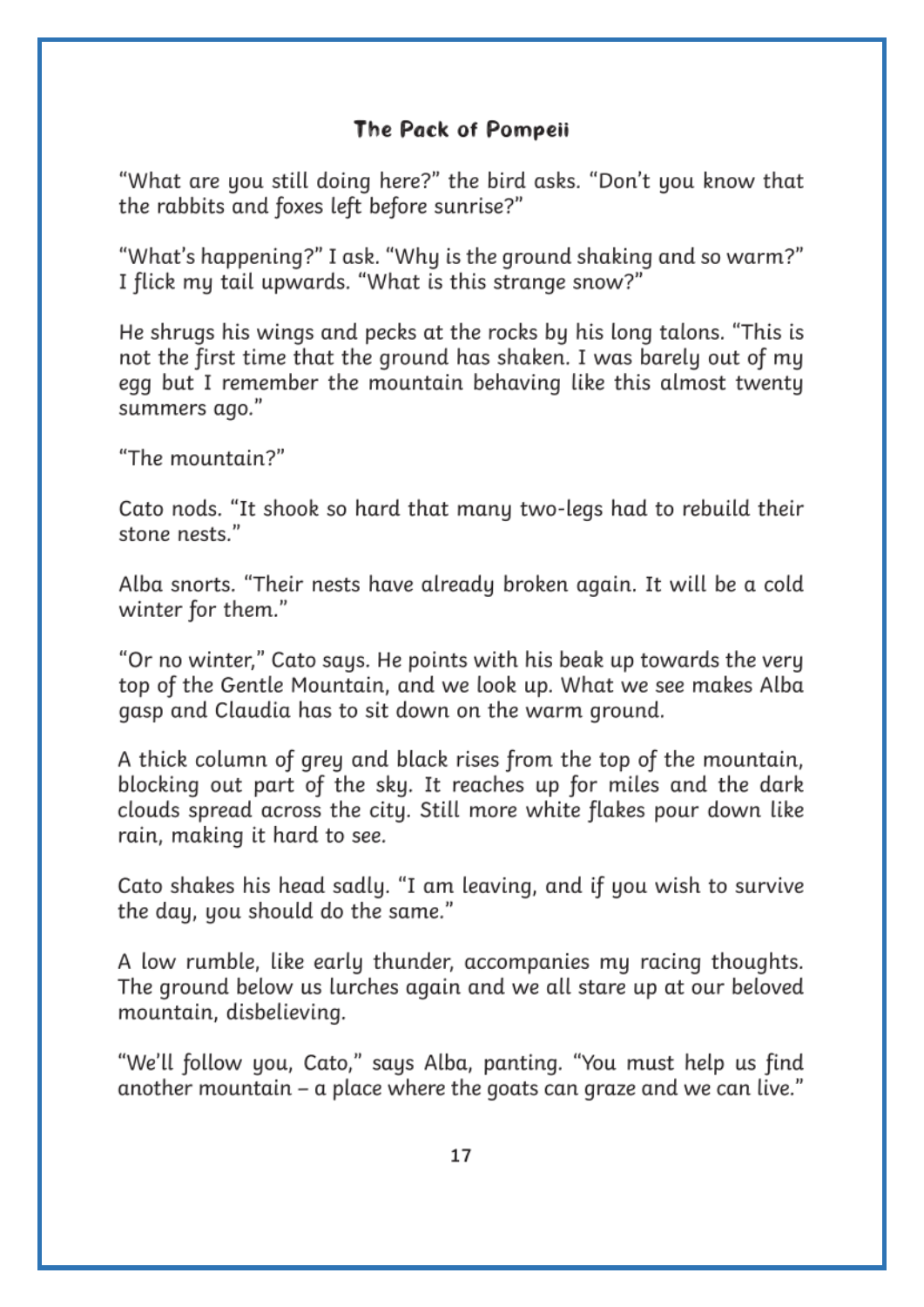I stare back down at the crumbling town below. More of it falls with each tremor, sending lines of screaming two-legs rushing towards the waves or onto the tracks that lead away from danger. They stumble and fall each time the ground shakes, tripping over broken carts and dodging walls that crumble then collapse into dusty heaps. The town is falling into ruin and, with it, my one chance of a life with a full belly and a warm bed.

When a new tremor sends Cato flapping into the sky, I growl at my friends.

"Go! Follow Cato." I leap out of the path of a tumbling rock and watch as more skitter down the mountainside. The herd is panicking. "Take the goats somewhere safe."

Alba swishes her tail and bares her teeth. "I'll make these goats run faster than hares. I hope you can keep up, Claudia."

Ignoring Alba's challenge, Claudia offers me one of her wet-eyed looks. "I'll run close to you, Livia." She shakes her coat to dislodge some of the false snow.

I growl. She steps back and lowers her head. I don't like scaring her, but she mustn't try to follow me. "Do as Alba says. She will lead the goats today."

"Why?" Worry flattens Claudia's ears.

When I glance towards Alba, I see her proudly licking her coat. She has been waiting for her chance to lead, and I have made my decision.

"I must go back and find the shepherd," I say. In the distance, the town crumbles and the mingled sounds of screaming and falling stone invade my mind. My throat feels dry when I think about the small girl that I have left behind, as though I have made a mistake.

"It doesn't have to be you, Livia," Claudia snaps.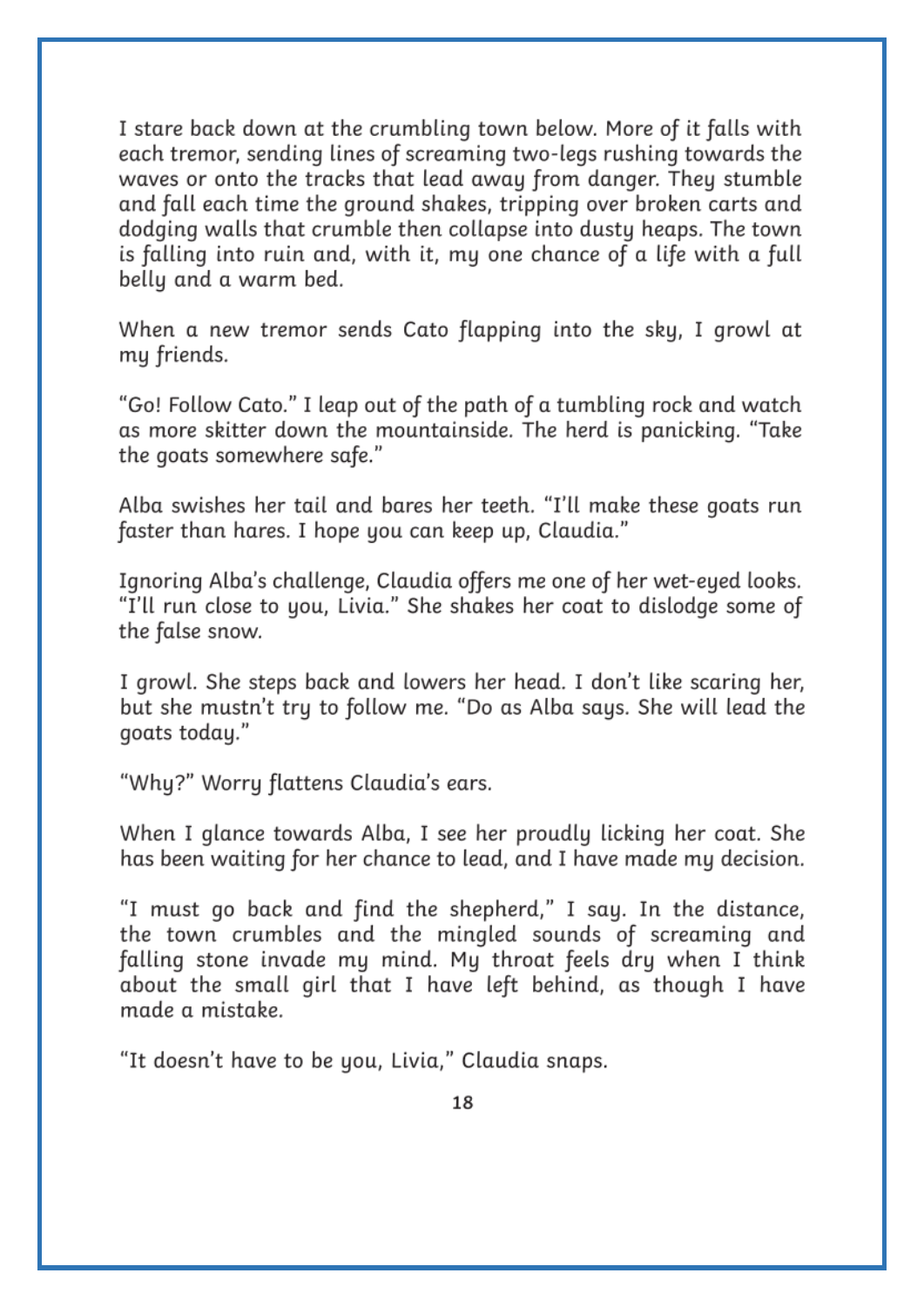### The Pack of Pompeii

"They don't care about us," Alba agrees. "Or the goats."

"He is our master," I say, not wanting approval.

"You'll die," Alba warns me.

I look to both of them, my pack, my family, and say, "I'll find you."



19